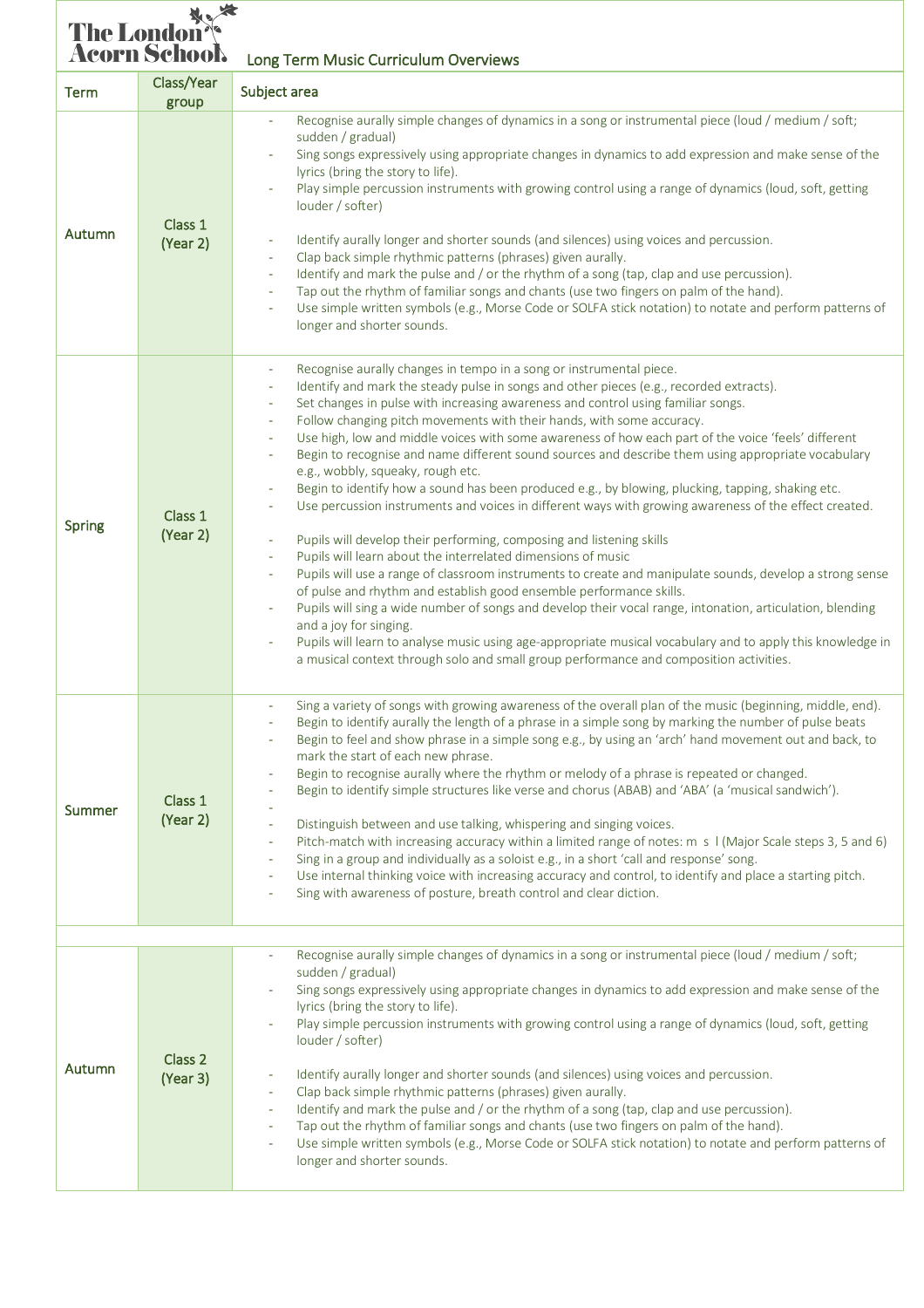| <b>Spring</b> | Class 2<br>(Year 3) | Recognise aurally changes in tempo in a song or instrumental piece.<br>Identify and mark the steady pulse in songs and other pieces (e.g., recorded extracts).<br>Set changes in pulse with increasing awareness and control using familiar songs.<br>Follow changing pitch movements with their hands, with some accuracy.<br>÷.<br>Use high, low and middle voices with some awareness of how each part of the voice 'feels' different<br>٠<br>Begin to recognise and name different sound sources and describe them using appropriate vocabulary<br>e.g., wobbly, squeaky, rough etc.<br>Begin to identify how a sound has been produced e.g., by blowing, plucking, tapping, shaking etc.<br>Use percussion instruments and voices in different ways with growing awareness of the effect created.<br>Pupils will develop their performing, composing and listening skills<br>$\equiv$<br>Pupils will learn about the interrelated dimensions of music<br>$\overline{\phantom{a}}$<br>Pupils will use a range of classroom instruments to create and manipulate sounds, develop a strong sense<br>of pulse and rhythm and establish good ensemble performance skills.<br>Pupils will sing a wide number of songs and develop their vocal range, intonation, articulation, blending<br>and a joy for singing.<br>Pupils will learn to analyse music using age-appropriate musical vocabulary and to apply this knowledge in<br>a musical context through solo and small group performance and composition activities.                             |
|---------------|---------------------|------------------------------------------------------------------------------------------------------------------------------------------------------------------------------------------------------------------------------------------------------------------------------------------------------------------------------------------------------------------------------------------------------------------------------------------------------------------------------------------------------------------------------------------------------------------------------------------------------------------------------------------------------------------------------------------------------------------------------------------------------------------------------------------------------------------------------------------------------------------------------------------------------------------------------------------------------------------------------------------------------------------------------------------------------------------------------------------------------------------------------------------------------------------------------------------------------------------------------------------------------------------------------------------------------------------------------------------------------------------------------------------------------------------------------------------------------------------------------------------------------------------------------------------------------|
| Summer        | Class 2<br>(Year 3) | Sing a variety of songs with growing awareness of the overall plan of the music (beginning, middle, end).<br>Begin to identify aurally the length of a phrase in a simple song by marking the number of pulse beats<br>Begin to feel and show phrase in a simple song e.g., by using an 'arch' hand movement out and back, to<br>mark the start of each new phrase.<br>Begin to recognise aurally where the rhythm or melody of a phrase is repeated or changed.<br>Begin to identify simple structures like verse and chorus (ABAB) and 'ABA' (a 'musical sandwich').<br>Distinguish between and use talking, whispering and singing voices.<br>÷.<br>Pitch-match with increasing accuracy within a limited range of notes: m s   (Major Scale steps 3, 5 and 6)<br>$\overline{\phantom{a}}$<br>Sing in a group and individually as a soloist e.g., in a short 'call and response' song.<br>$\sim$<br>Use internal thinking voice with increasing accuracy and control, to identify and place a starting pitch.<br>$\overline{\phantom{a}}$<br>Sing with awareness of posture, breath control and clear diction.                                                                                                                                                                                                                                                                                                                                                                                                                                    |
|               |                     | Recognise aurally simple changes of dynamics in a song or instrumental piece (loud / medium / soft;<br>$\omega$                                                                                                                                                                                                                                                                                                                                                                                                                                                                                                                                                                                                                                                                                                                                                                                                                                                                                                                                                                                                                                                                                                                                                                                                                                                                                                                                                                                                                                      |
| Autumn        | Class 3<br>(Year 4) | sudden / gradual)<br>Sing songs expressively using appropriate changes in dynamics to add expression and make sense of the<br>lyrics (bring the story to life).<br>Play simple percussion instruments with growing control using a range of dynamics (loud, soft, getting<br>louder / softer)<br>Identify aurally longer and shorter sounds (and silences) using voices and percussion.<br>Clap back simple rhythmic patterns (phrases) given aurally.<br>Identify and mark the pulse and / or the rhythm of a song (tap, clap and use percussion).<br>$\sim$<br>Tap out the rhythm of familiar songs and chants (use two fingers on palm of the hand).<br>Use simple written symbols (e.g., Morse Code or SOLFA stick notation) to notate and perform patterns of<br>longer and shorter sounds.                                                                                                                                                                                                                                                                                                                                                                                                                                                                                                                                                                                                                                                                                                                                                     |
| <b>Spring</b> | Class 3<br>(Year 4) | Recognise aurally changes in tempo in a song or instrumental piece.<br>÷.<br>Identify and mark the steady pulse in songs and other pieces (e.g., recorded extracts).<br>٠<br>Set changes in pulse with increasing awareness and control using familiar songs.<br>Follow changing pitch movements with their hands, with some accuracy.<br>Use high, low and middle voices with some awareness of how each part of the voice 'feels' different<br>Begin to recognise and name different sound sources and describe them using appropriate vocabulary<br>$\overline{\phantom{a}}$<br>e.g., wobbly, squeaky, rough etc.<br>Begin to identify how a sound has been produced e.g., by blowing, plucking, tapping, shaking etc.<br>Use percussion instruments and voices in different ways with growing awareness of the effect created.<br>Pupils will develop their performing, composing and listening skills<br>Pupils will learn about the interrelated dimensions of music<br>$\overline{\phantom{a}}$<br>Pupils will use a range of classroom instruments to create and manipulate sounds, develop a strong sense<br>$\equiv$<br>of pulse and rhythm and establish good ensemble performance skills.<br>Pupils will sing a wide number of songs and develop their vocal range, intonation, articulation, blending<br>and a joy for singing.<br>Pupils will learn to analyse music using age-appropriate musical vocabulary and to apply this knowledge in<br>a musical context through solo and small group performance and composition activities. |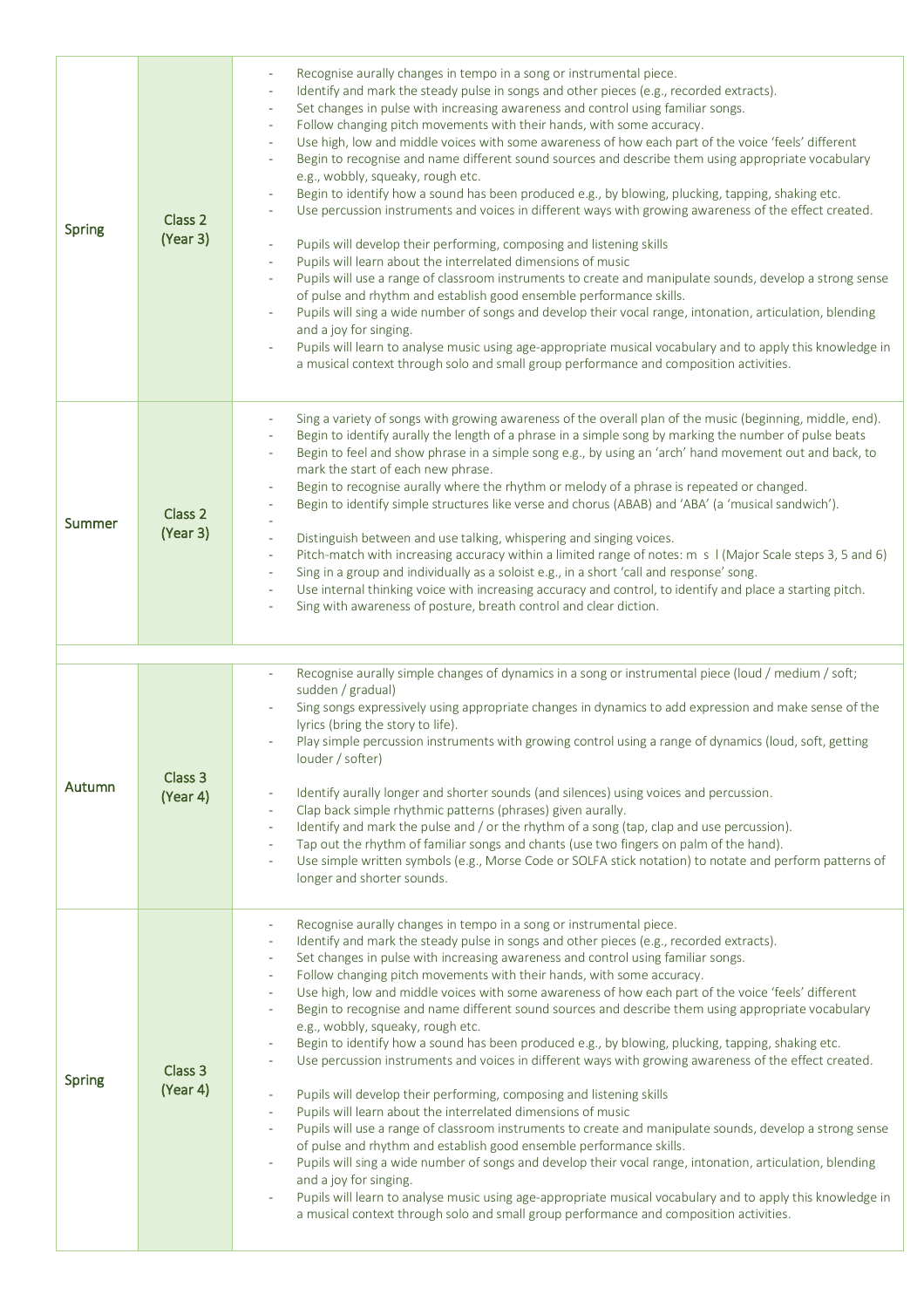| Summer        | Class 3<br>(Year 4) | Sing a variety of songs with growing awareness of the overall plan of the music (beginning, middle, end).<br>Begin to identify aurally the length of a phrase in a simple song by marking the number of pulse beats<br>Begin to feel and show phrase in a simple song e.g., by using an 'arch' hand movement out and back, to<br>mark the start of each new phrase.<br>Begin to recognise aurally where the rhythm or melody of a phrase is repeated or changed.<br>Begin to identify simple structures like verse and chorus (ABAB) and 'ABA' (a 'musical sandwich').<br>$\overline{\phantom{a}}$<br>$\overline{\phantom{a}}$<br>Distinguish between and use talking, whispering and singing voices.<br>ä,<br>Pitch-match with increasing accuracy within a limited range of notes: m s   (Major Scale steps 3, 5 and 6)<br>$\equiv$<br>Sing in a group and individually as a soloist e.g., in a short 'call and response' song.<br>$\overline{\phantom{a}}$<br>Use internal thinking voice with increasing accuracy and control, to identify and place a starting pitch.<br>$\overline{\phantom{a}}$<br>Sing with awareness of posture, breath control and clear diction.<br>$\omega$                                                                                                                                                                                                                                                                                                                                                                                                                                                                                                                         |
|---------------|---------------------|-----------------------------------------------------------------------------------------------------------------------------------------------------------------------------------------------------------------------------------------------------------------------------------------------------------------------------------------------------------------------------------------------------------------------------------------------------------------------------------------------------------------------------------------------------------------------------------------------------------------------------------------------------------------------------------------------------------------------------------------------------------------------------------------------------------------------------------------------------------------------------------------------------------------------------------------------------------------------------------------------------------------------------------------------------------------------------------------------------------------------------------------------------------------------------------------------------------------------------------------------------------------------------------------------------------------------------------------------------------------------------------------------------------------------------------------------------------------------------------------------------------------------------------------------------------------------------------------------------------------------------------------------------------------------------------------------------------------|
|               |                     |                                                                                                                                                                                                                                                                                                                                                                                                                                                                                                                                                                                                                                                                                                                                                                                                                                                                                                                                                                                                                                                                                                                                                                                                                                                                                                                                                                                                                                                                                                                                                                                                                                                                                                                 |
| Autumn        | Class 4<br>(Year 5) | Recognise aurally simple changes of dynamics in a song or instrumental piece (loud / medium / soft;<br>$\overline{\phantom{a}}$<br>sudden / gradual)<br>Sing songs expressively using appropriate changes in dynamics to add expression and make sense of the<br>lyrics (bring the story to life).<br>Play simple percussion instruments with growing control using a range of dynamics (loud, soft, getting<br>louder / softer)<br>Identify aurally longer and shorter sounds (and silences) using voices and percussion.<br>$\overline{\phantom{a}}$<br>Clap back simple rhythmic patterns (phrases) given aurally.<br>$\overline{\phantom{a}}$<br>Identify and mark the pulse and / or the rhythm of a song (tap, clap and use percussion).<br>$\sim$<br>Tap out the rhythm of familiar songs and chants (use two fingers on palm of the hand).<br>$\overline{\phantom{a}}$<br>Use simple written symbols (e.g., Morse Code or SOLFA stick notation) to notate and perform patterns of<br>longer and shorter sounds.                                                                                                                                                                                                                                                                                                                                                                                                                                                                                                                                                                                                                                                                                         |
| <b>Spring</b> | Class 4<br>(Year 5) | Recognise aurally changes in tempo in a song or instrumental piece.<br>$\sim$<br>Identify and mark the steady pulse in songs and other pieces (e.g., recorded extracts).<br>$\overline{\phantom{a}}$<br>Set changes in pulse with increasing awareness and control using familiar songs.<br>$\overline{\phantom{a}}$<br>Follow changing pitch movements with their hands, with some accuracy.<br>$\overline{\phantom{a}}$<br>Use high, low and middle voices with some awareness of how each part of the voice 'feels' different<br>$\overline{\phantom{a}}$<br>Begin to recognise and name different sound sources and describe them using appropriate vocabulary<br>$\overline{\phantom{a}}$<br>e.g., wobbly, squeaky, rough etc.<br>Begin to identify how a sound has been produced e.g., by blowing, plucking, tapping, shaking etc.<br>Use percussion instruments and voices in different ways with growing awareness of the effect created.<br>Pupils will develop their performing, composing and listening skills<br>Pupils will learn about the interrelated dimensions of music<br>$\overline{\phantom{a}}$<br>Pupils will use a range of classroom instruments to create and manipulate sounds, develop a strong sense<br>$\overline{\phantom{a}}$<br>of pulse and rhythm and establish good ensemble performance skills.<br>Pupils will sing a wide number of songs and develop their vocal range, intonation, articulation, blending<br>$\overline{\phantom{a}}$<br>and a joy for singing.<br>Pupils will learn to analyse music using age-appropriate musical vocabulary and to apply this knowledge in<br>a musical context through solo and small group performance and composition activities. |
| Summer        | Class 4<br>(Year 5) | Sing a variety of songs with growing awareness of the overall plan of the music (beginning, middle, end).<br>Begin to identify aurally the length of a phrase in a simple song by marking the number of pulse beats<br>Begin to feel and show phrase in a simple song e.g., by using an 'arch' hand movement out and back, to<br>$\overline{\phantom{a}}$<br>mark the start of each new phrase.<br>Begin to recognise aurally where the rhythm or melody of a phrase is repeated or changed.<br>$\overline{\phantom{a}}$<br>Begin to identify simple structures like verse and chorus (ABAB) and 'ABA' (a 'musical sandwich').<br>$\overline{\phantom{a}}$<br>$\overline{\phantom{a}}$<br>Distinguish between and use talking, whispering and singing voices.<br>$\overline{\phantom{a}}$<br>Pitch-match with increasing accuracy within a limited range of notes: m s   (Major Scale steps 3, 5 and 6)<br>$\overline{\phantom{a}}$<br>Sing in a group and individually as a soloist e.g., in a short 'call and response' song.<br>$\overline{\phantom{a}}$<br>Use internal thinking voice with increasing accuracy and control, to identify and place a starting pitch.<br>$\overline{\phantom{a}}$<br>Sing with awareness of posture, breath control and clear diction.                                                                                                                                                                                                                                                                                                                                                                                                                                       |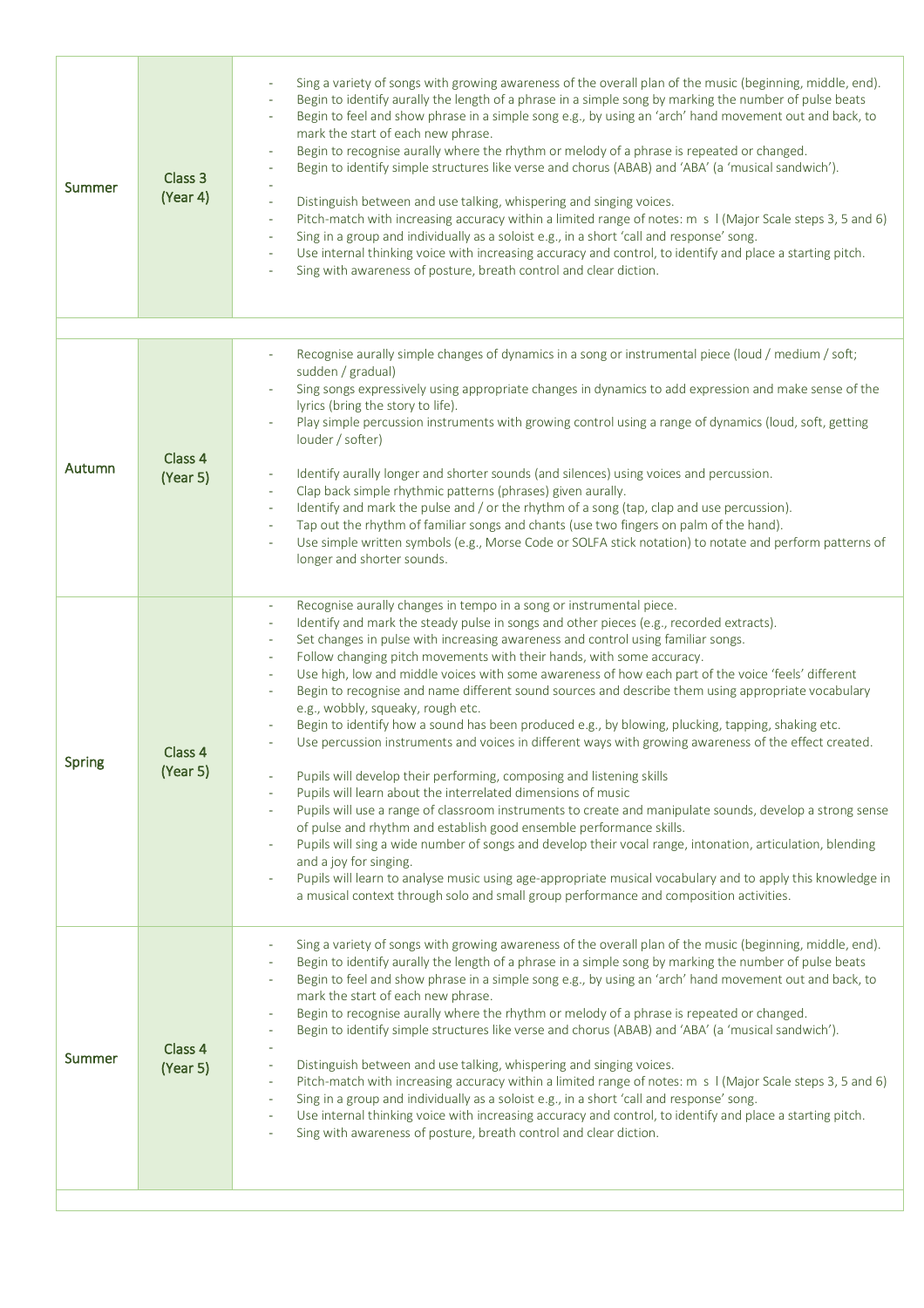| Autumn        | Class 5<br>(Year 6) | Recognise aurally simple changes of dynamics in a song or instrumental piece (loud / medium / soft;<br>sudden / gradual)<br>Sing songs expressively using appropriate changes in dynamics to add expression and make sense of the<br>lyrics (bring the story to life).<br>Play simple percussion instruments with growing control using a range of dynamics (loud, soft, getting<br>louder / softer)<br>Identify aurally longer and shorter sounds (and silences) using voices and percussion.<br>Clap back simple rhythmic patterns (phrases) given aurally.<br>$\overline{\phantom{a}}$<br>Identify and mark the pulse and / or the rhythm of a song (tap, clap and use percussion).<br>$\sim$<br>Tap out the rhythm of familiar songs and chants (use two fingers on palm of the hand).<br>$\overline{\phantom{a}}$<br>Use simple written symbols (e.g., Morse Code or SOLFA stick notation) to notate and perform patterns of<br>longer and shorter sounds.<br>EXPLORING SOUND IDEAS<br>Dynamic<br>Duration<br>Tempo<br>$\overline{\phantom{a}}$<br>Pitch<br>$\overline{\phantom{a}}$<br>Timbre<br>$\overline{\phantom{a}}$<br>Texture<br>$\overline{\phantom{a}}$<br>Structure<br>Singing                                                                                                                                                                                                                                                                                                                                                                                                                                                                                                                                                                                                                                                                                                      |
|---------------|---------------------|-----------------------------------------------------------------------------------------------------------------------------------------------------------------------------------------------------------------------------------------------------------------------------------------------------------------------------------------------------------------------------------------------------------------------------------------------------------------------------------------------------------------------------------------------------------------------------------------------------------------------------------------------------------------------------------------------------------------------------------------------------------------------------------------------------------------------------------------------------------------------------------------------------------------------------------------------------------------------------------------------------------------------------------------------------------------------------------------------------------------------------------------------------------------------------------------------------------------------------------------------------------------------------------------------------------------------------------------------------------------------------------------------------------------------------------------------------------------------------------------------------------------------------------------------------------------------------------------------------------------------------------------------------------------------------------------------------------------------------------------------------------------------------------------------------------------------------------------------------------------------------------------------------|
| <b>Spring</b> | Class 5<br>(Year 6) | Recognise aurally changes in tempo in a song or instrumental piece.<br>$\overline{\phantom{a}}$<br>Identify and mark the steady pulse in songs and other pieces (e.g., recorded extracts).<br>$\overline{\phantom{a}}$<br>Set changes in pulse with increasing awareness and control using familiar songs.<br>$\overline{\phantom{a}}$<br>Follow changing pitch movements with their hands, with some accuracy.<br>$\overline{\phantom{a}}$<br>Use high, low and middle voices with some awareness of how each part of the voice 'feels' different<br>$\overline{\phantom{a}}$<br>Begin to recognise and name different sound sources and describe them using appropriate vocabulary<br>$\sim$<br>e.g., wobbly, squeaky, rough etc.<br>Begin to identify how a sound has been produced e.g., by blowing, plucking, tapping, shaking etc.<br>$\overline{\phantom{a}}$<br>Use percussion instruments and voices in different ways with growing awareness of the effect created.<br>$\overline{\phantom{a}}$<br>Pupils will develop their performing, composing and listening skills<br>$\overline{\phantom{a}}$<br>Pupils will learn about the interrelated dimensions of music<br>$\overline{\phantom{a}}$<br>Pupils will use a range of classroom instruments to create and manipulate sounds, develop a strong sense<br>$\overline{\phantom{a}}$<br>of pulse and rhythm and establish good ensemble performance skills.<br>Pupils will sing a wide number of songs and develop their vocal range, intonation, articulation, blending<br>and a joy for singing.<br>Pupils will learn to analyse music using age-appropriate musical vocabulary and to apply this knowledge in<br>a musical context through solo and small group performance and composition activities.<br><b>EXPLORING SOUND IDEAS</b><br>Dynamic<br>Duration<br>Tempo<br>Pitch<br>÷.<br>Timbre<br>Texture<br>Structure<br>Singing |